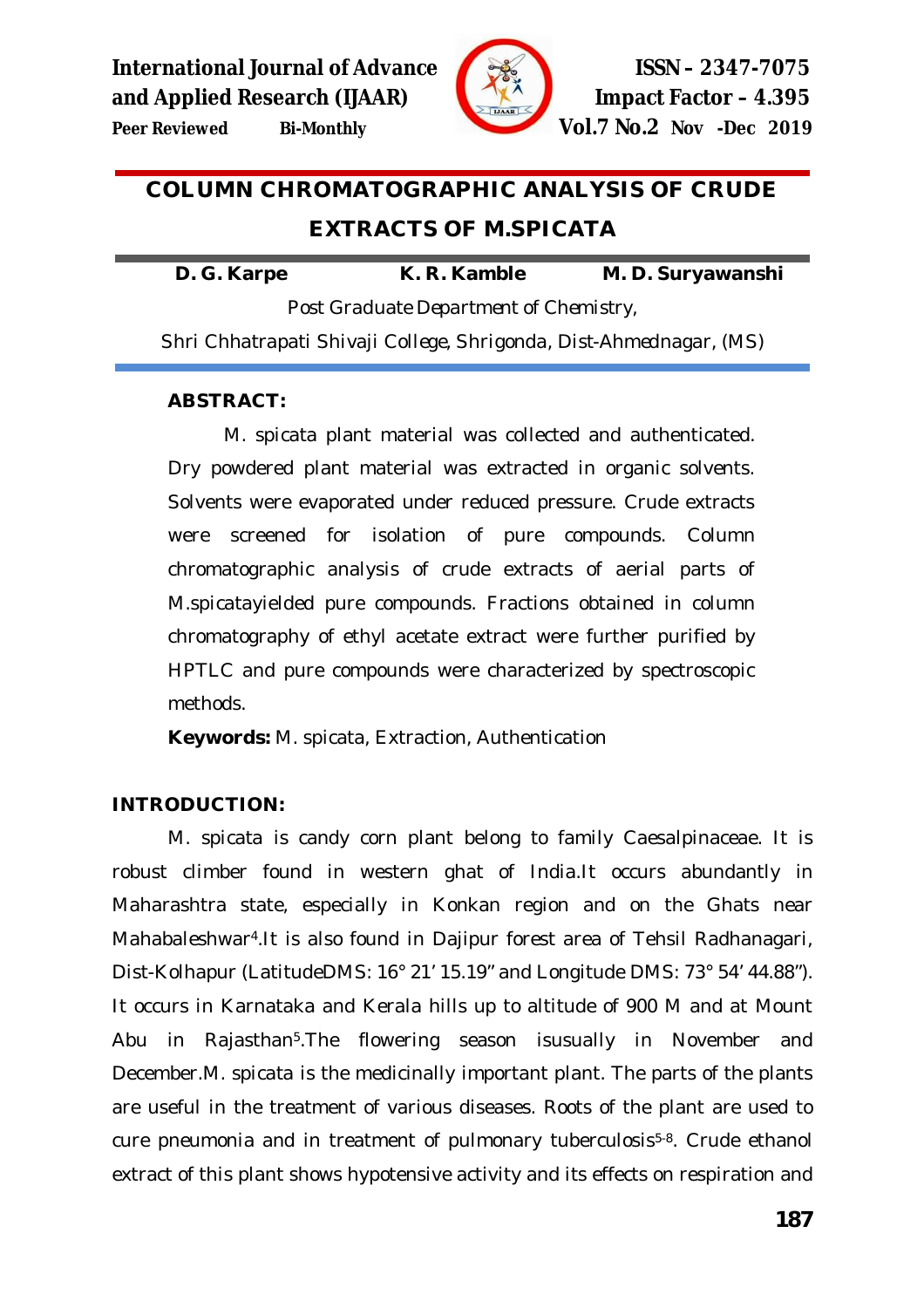found to be active against respiratory and cardiovascular diseases<sup>9</sup>.M. spicatapossesses antiseptic properties<sup>10</sup>.It also heals diabetic wounds<sup>11</sup>. The bark is having applications in skin diseases. This plant also used to cure diorrhaea<sup>11</sup>. Literature survey reveals that the chemical constituents of aerial part of *M. spicata* are not yet reported. Only few compounds are reported but isolation methods of any compound was not reported yet. It was, therefore, decided to purify the crude extracts and identify its chemical constituents and their bioactivities.

## **MATERIAL & METHOD:**

**Collection of plant material:** M. spicata plant material was collected from Radhanagari, Kolhapur. Plant material was shed dried, authenticate at Agharakar Research Institute, Pune. Dried plant material was pulverized.

**Preparation of extract:** Dry powdered plant material (400g) of *M. spicata* was extracted in ethyl acetate by soxhlet under optimal conditions.

**Purification of crude** *M. spicata* **aerial part ethyl acetate extracts (MSEA):** Crude ethyl acetate extract of *M. spicata* was purified by column chromatography.

**Column packing:** Crude ethyl acetate extract (4 g) was dissolved in ethyl acetate (20 ml) and activated silica gel (60 x 120 mesh, 4 g) was added to it. Solvent was carefully evaporated on rotary evaporator. Thus, the crude ethyl acetate extract was adsorbed on silica gel. The adsorbed dry powder was loaded on column (2.8 x 60 cm) of dry silica gel (60 x 120 mesh, 120 g). The column was eluted as shown in following table.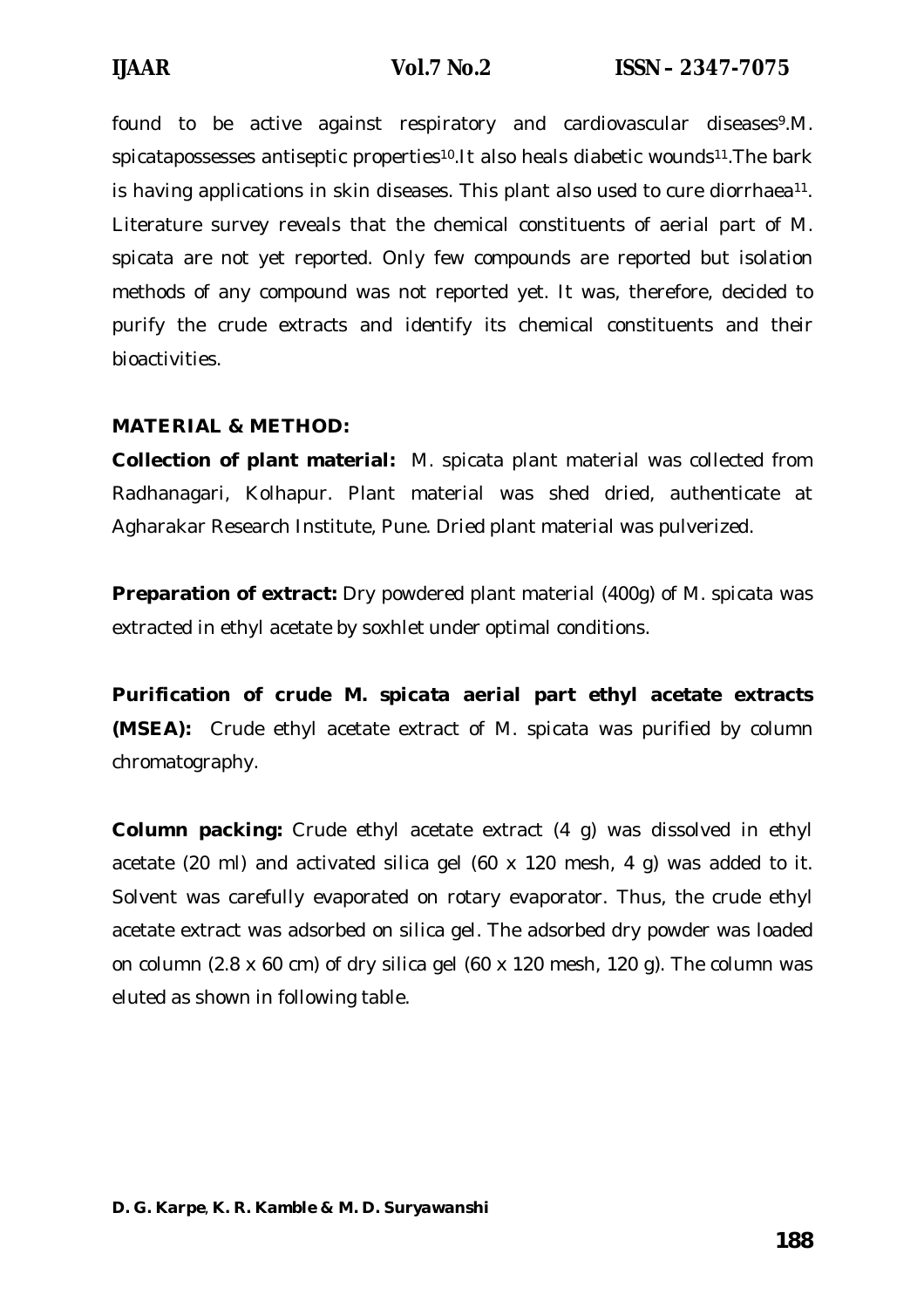| Sr.<br><b>No</b>         | <b>Elution</b>                               | <b>Volume</b><br>fraction<br>collected<br>(m <sub>l</sub> ) | Weight of<br>the<br>fraction(g) | <b>Inference by TLC</b>                       |  |  |
|--------------------------|----------------------------------------------|-------------------------------------------------------------|---------------------------------|-----------------------------------------------|--|--|
| $\mathbf{1}$             | Hexane (100%)                                | 20 x100 ml                                                  | 0.40                            | No spot                                       |  |  |
| $\overline{2}$           | Hexane : ethyl acetate<br>$\left($<br>9:1)   | 10 x 100 ml                                                 | 0.10                            | Colored impurity                              |  |  |
| 3                        | Hexane : ethyl acetate<br>(8:2)              | 12 x100 ml                                                  | 0.22                            | Colored impurity                              |  |  |
| $\overline{\mathcal{A}}$ | Hexane : ethyl acetate<br>$\left($<br>7:3)   | 16 x 100 ml                                                 | 0.12                            | Mixture                                       |  |  |
| 5                        | Hexane : ethyl acetate<br>$\left($<br>6:4)   | 12 x 100 ml                                                 | 0.10                            | Mixture                                       |  |  |
| 6                        | Hexane : ethyl acetate<br>$\sqrt{2}$<br>5:5) | 14 x 100 ml                                                 | 0.30                            | <b>Complex Mixture</b>                        |  |  |
| $\overline{7}$           | Hexane: ethyl acetate<br>$\left($<br>4:6)    | 16 x 100 ml                                                 | 0.20                            | Mixture                                       |  |  |
| 8                        | Hexane : ethyl acetate (<br>3:7)             | 14 x 100 ml                                                 | 0.42                            | Pure<br>small<br>$\boldsymbol{+}$<br>impurity |  |  |
| 9                        | Hexane : ethyl acetate (<br>2:8              | 12 x 100 ml                                                 | 0.15                            | Impurity                                      |  |  |
| 10                       | Hexane : ethyl acetate<br>$\left($<br>1:9)   | 10 x 100 ml                                                 | 0.15                            | Mixture                                       |  |  |
| 11                       | Ethyl acetate (100%)                         | 5 x 100 ml                                                  | 0.15                            | Mixture                                       |  |  |
| 12                       | Methanol: Ethyl acetate<br>(1:9)             | 2 x 100 ml                                                  | 0.20                            | Complex mixture                               |  |  |
| 13                       | Methanol: Ethyl acetate<br>(4:6)             | 2 x 100 ml                                                  | 0.20                            | Complex mixture                               |  |  |
| 14                       | Methanol: Ethyl acetate<br>(6:4)             | 2 x 100 ml                                                  | 0.30                            | No spot                                       |  |  |
| 15                       | Methanol: Ethyl acetate<br>(8:2)             | 2 x 100 ml                                                  | 0.25                            | No spot                                       |  |  |
| 16                       | Methanol (100%)                              | 2 x 100 ml                                                  | 0.40                            | Impurity                                      |  |  |
|                          | Total recovery: 3.66 g (91.5%)               |                                                             |                                 |                                               |  |  |

### *Table1: Details of the MSEA column elution*

TLC's of all the fractions were recorded on precoated plates in 20% ethyl acetate- hexane. The plates were developed to visualize the spots using anisaldehyde- sulphuric acid reagent and fractions having same Rf were combined.In similar manner the column of ethyl acetate extract was repeated five times to get more quantity of fractions, so as to get the sufficient amount of pure compounds.All column fractions are monitored by TLC analysis in ethyl

*D. G. Karpe, K. R. Kamble & M. D. Suryawanshi*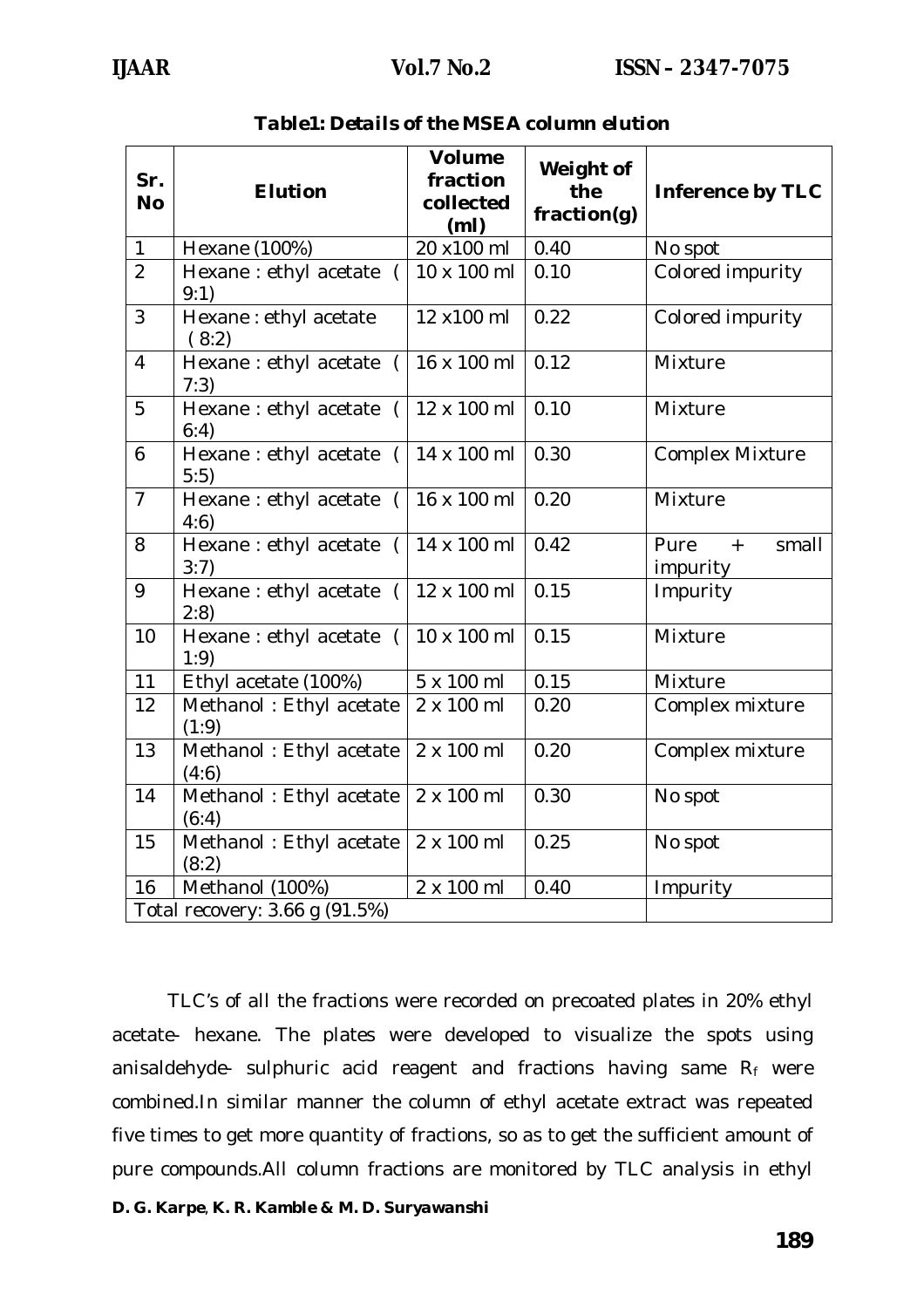acetate in hexane (8:2). TLC plates are developed under iodine/UV/ anisaldehydesulphuric acid reagent. The fractions eluted (Sr.no.8 of table 1) with 70% ethyl acetate: hexane system showed a major spot with some impurities. The fractions eluted in the same eluent from five columns were pulled together (2.0g)was dissolved in ethyl acetate (2 ml) and activated silica gel (60 x 120 mesh, 2.0 g) was added to it. Solvent was carefully evaporated on rotary evaporator. Thus, the fraction was adsorbed on silica gel and dry powder obtained was loaded on column (3.5 x 50 cm) of silica gel (60 x 120 mesh, 60 g). The column was eluted as shown in Table 2.

*Table 2: Details of the column of combined fractions eluted in 70% ethyl acetate in hexane*

| Sr.<br><b>No</b>                 | <b>Elution</b>                         | <b>Volume of</b><br>fractions<br>collected<br>(m <sub>l</sub> ) | Weight<br>of the<br>fraction<br>(g) | <b>Inference by TLC</b>          |
|----------------------------------|----------------------------------------|-----------------------------------------------------------------|-------------------------------------|----------------------------------|
| $\mathbf{1}$                     | Hexane (100%)                          | 4 x 100ml                                                       | 0.05                                | Colored Impurity                 |
| $\overline{2}$                   | Ethyl<br>acetate<br>hexane $(0.5:9.5)$ | 4 x 100 ml                                                      | 0.05                                | Colored Impurity                 |
| 3                                | Ethyl acetate: hexane(1:9)             | 4 x 100 ml                                                      | 0.05                                | Colored Impurity                 |
| $\overline{4}$                   | Ethyl<br>acetate<br>hexane(1.5:8.5)    | 4 x 100 ml                                                      | 0.12                                | Complex mixture                  |
| 5                                | Ethyl acetate : hexane $(2:8)$         | 4 x 100 ml                                                      | 0.10                                | Mixture                          |
| 6                                | Ethyl<br>acetate<br>hexane(2.5:7.5)    | 4 x100 ml                                                       | 0.05                                | Mixture                          |
| $\overline{7}$                   | Ethyl acetate: hexane(3:7)             | 2 x 100 ml                                                      | 0.12                                | Complex mixture                  |
| 8                                | Ethyl acetate: hexane(4:6)             | 2 x100 ml                                                       | 0.12                                | Complex mixture                  |
| 9                                | Ethyl acetate: hexane(5:5)             | 2 x100 ml                                                       | 0.12                                | Mixture                          |
| 10                               | Ethyl acetate: hexane(6:4)             | 2 x100 ml                                                       | 0.10                                | Pure<br>small<br>$+$<br>Impurity |
| 11                               | Ethyl acetate : hexane $(7:3)$         | 6 x100 ml                                                       | 0.45                                | small<br>Pure<br>$+$<br>Impurity |
| 12                               | Ethyl acetate (100%)                   | 2 x100 ml                                                       | 0.52                                | Complex mixture                  |
| 13                               | Methanol (100%)                        | 2 x100 ml                                                       | 0.05                                | Mixture                          |
| Total recovery : 1.78 g $(89\%)$ |                                        |                                                                 |                                     |                                  |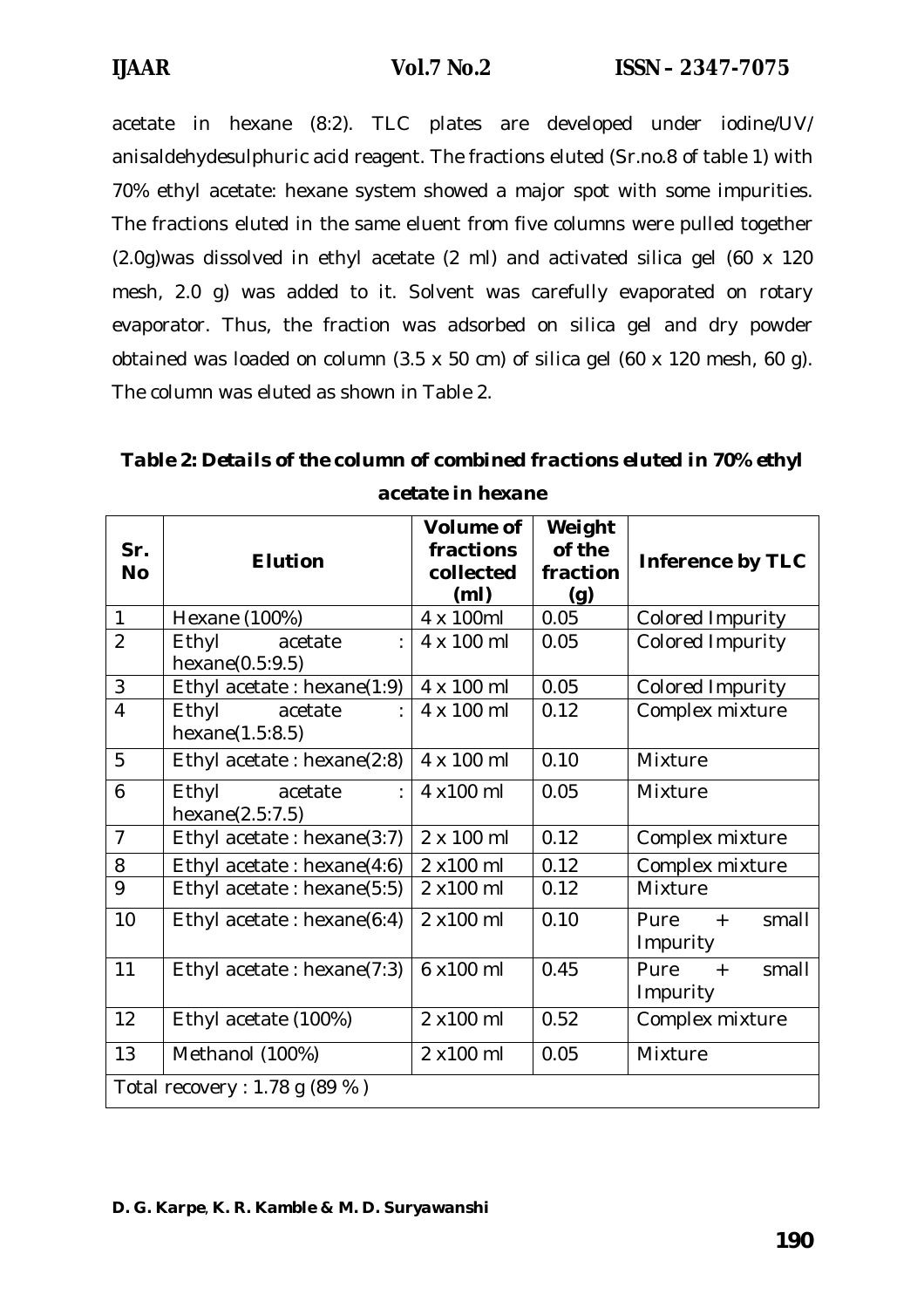The initial fractions eluted (Sr. No. 1-9 of table no. 2) were combined which were showing coloring matter, no any separation on TLC was achieved. The fractions eluted in 60% and 70% ethyl acetate in hexane fractions(Sr. NO. 10 and 11 of table no. 2)were showed single spot along with minor impurity. The combined fraction (0.55g) was further purified by PTLC. The purity was checked by TLC and HPLC showed good purity. Pure compound was labeled as MSEA-1 (0.115g).MSEA-1 was identified as Lupeol by studying its spectral data and comparing it with authentic compound. The authentic compound was procured from Sigma Aldrich.

# **Characterization of MSEA-1**

| It is white crystalline solid having M.P 215 °C. | Literature M.P: 215°C <sup>16</sup> ,     |
|--------------------------------------------------|-------------------------------------------|
| Mixed M.P.:215 $°C$                              |                                           |
| Experimental: $\lceil \alpha \rceil_p = +27.8$   | Literature: $\alpha$ <sub>D</sub> = +27.2 |
| Physical data                                    |                                           |
| Molecular Formula: $C_{30}H_{50}O$               | <b>Molecular Weight: 426</b>              |
| <b>Elemental analysis</b>                        |                                           |
|                                                  |                                           |

**Found:** C84.20%, H 11.80%, O 3.80% **Required:** C84.50%, H 11.70%, O 3.75%

# **Spectral data**

**IR :**3305(broad OH), 1658(C=C), 817cm-1(C=C)

# **<sup>1</sup>H NMR spectrum (DMSO D6, δ, ppm)**

 $\delta$  0.66 (3H, s, C<sub>27</sub> H), 0.78 (3H, s, C<sub>24</sub>H), 0.88 (3H, s, C<sub>26</sub>H), 0.92 (3H, s, C<sub>25</sub>H), 0.99 (3H,s, C<sub>28</sub>H), 1.15(3H,s, C<sub>30</sub>H), 1.18(3H, s,C<sub>23</sub>H), 1.20-1.69 (21H, m, C<sub>2</sub>H,  $C_6H$ , C<sub>7</sub>H, C<sub>9</sub>H, C<sub>11</sub>H, C<sub>12</sub>H, C<sub>13</sub>H, C<sub>15</sub>H, C<sub>16</sub>H, C<sub>18</sub>H, C<sub>21</sub>H, C<sub>22</sub>H), 2.33-2.57 (1H, m, C19), 2.95-3.0 (1H, m, C3H) , 4.55 (1H, d, J=17.01Hz, C29Ha), 4.69 (1H, d,  $J=17.01Hz$ ,  $C_{29}H_b$ ).

# **13CNMR spectrum (DMSO D6, δ, ppm)**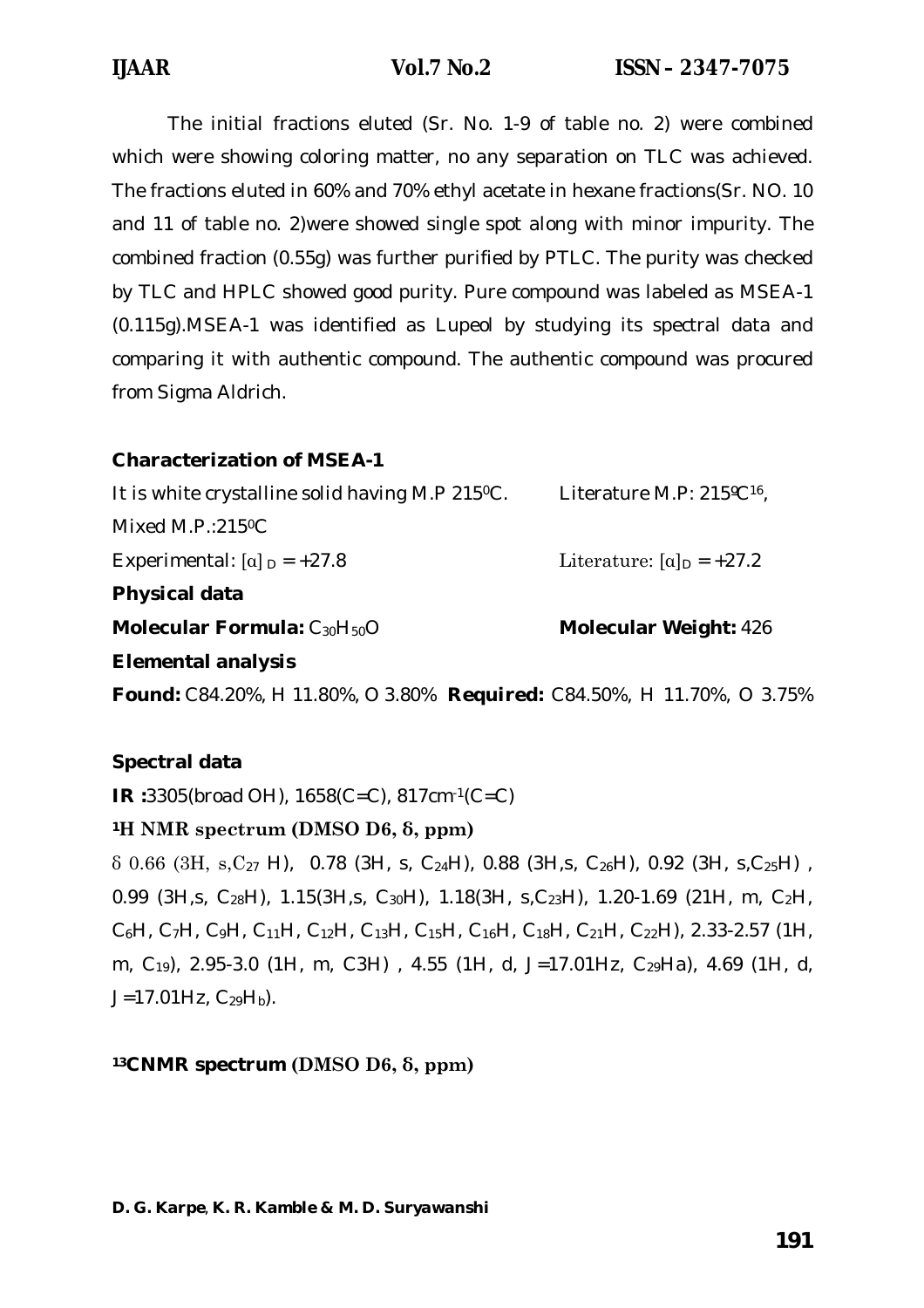| Sr.            |                |                 |                    |
|----------------|----------------|-----------------|--------------------|
| <b>No</b>      | $\delta$ (ppm) | <b>DEPT</b>     | <b>Assignment</b>  |
| 1              | 14.32          | CH <sub>3</sub> | $C_{27}$           |
| $\overline{2}$ | 15.69          | CH <sub>3</sub> | $C_{24}$           |
| 3              | 15.78          | CH <sub>3</sub> | $C_{26}$           |
| $\overline{4}$ | 15.91          | CH <sub>3</sub> | $C_{25}$           |
| 5              | 17.76          | CH <sub>3</sub> | $C_{28}$           |
| 6              | 17.95          | CH <sub>2</sub> | C <sub>6</sub>     |
| $\overline{7}$ | 18.95          | CH <sub>3</sub> | $C_{30}$           |
| 8              | 20.41          | CH <sub>2</sub> | C <sub>11</sub>    |
| 9              | 24.68          | CH <sub>2</sub> | $C_{12}$           |
| 10             | 26.99          | $CH2$ and       | $C_2$ and $C_{15}$ |
|                |                | CH <sub>2</sub> |                    |
| 11             | 27.15          | CH <sub>3</sub> | $C_{29}$           |
| 12             | 28.09          | CH <sub>2</sub> | $C_{20}$           |
| 13             | 29.19          | CH <sub>2</sub> | C <sub>7</sub>     |
| 14             | 33.83          | CH <sub>2</sub> | $C_{16}$           |
| 15             | 35.06          | Quaternary      | $C_{10}$           |
| 16             | 36.67          | <b>CH</b>       | $C_{13}$           |
| 17             | 37.56          | CH <sub>2</sub> | C <sub>1</sub>     |
| 18             | 38.26          | Quaternary      | C <sub>4</sub>     |
| 19             | 38.49          | CH <sub>2</sub> | $C_{21}$           |
| 20             | 40.32          | Quaternary      | $\mathrm{C}_8$     |
| 21             | 42.35          | Quaternary      | C <sub>14</sub>    |
| 22             | 42.53          | Quaternary      | $C_{17}$           |
| 23             | 47.38          | <b>CH</b>       | $C_{19}$           |
| 24             | 47.77          | <b>CH</b>       | $C_{18}$           |
| 25             | 49.83          | СH              | $C_9$              |
| 26             | 54.85          | <b>CH</b>       | C <sub>5</sub>     |
| 27             | 76.78          | CH              | $C_3$              |
| 28             | 109.65         | CH <sub>2</sub> | $\mathrm{C}_{23}$  |
| 29             | 150.19         | Quaternary      | $\mathsf{C}_{22}$  |

*Table 3: 13C NMR and DEPT assignments*

### **RESULTS & DISCUSSION:**

*D. G. Karpe, K. R. Kamble & M. D. Suryawanshi* It was obtained as white crystalline solid with M.P. 215°C. Its elemental analysis indicated the molecular formula  $C_{30}H_{50}O$  suggested being a triterpenoidal nature. Its IR spectrum showed the presence of a broad band at 3367 cm-1 due to the hydroxyl group. The band at 1660 cm-1 confirms the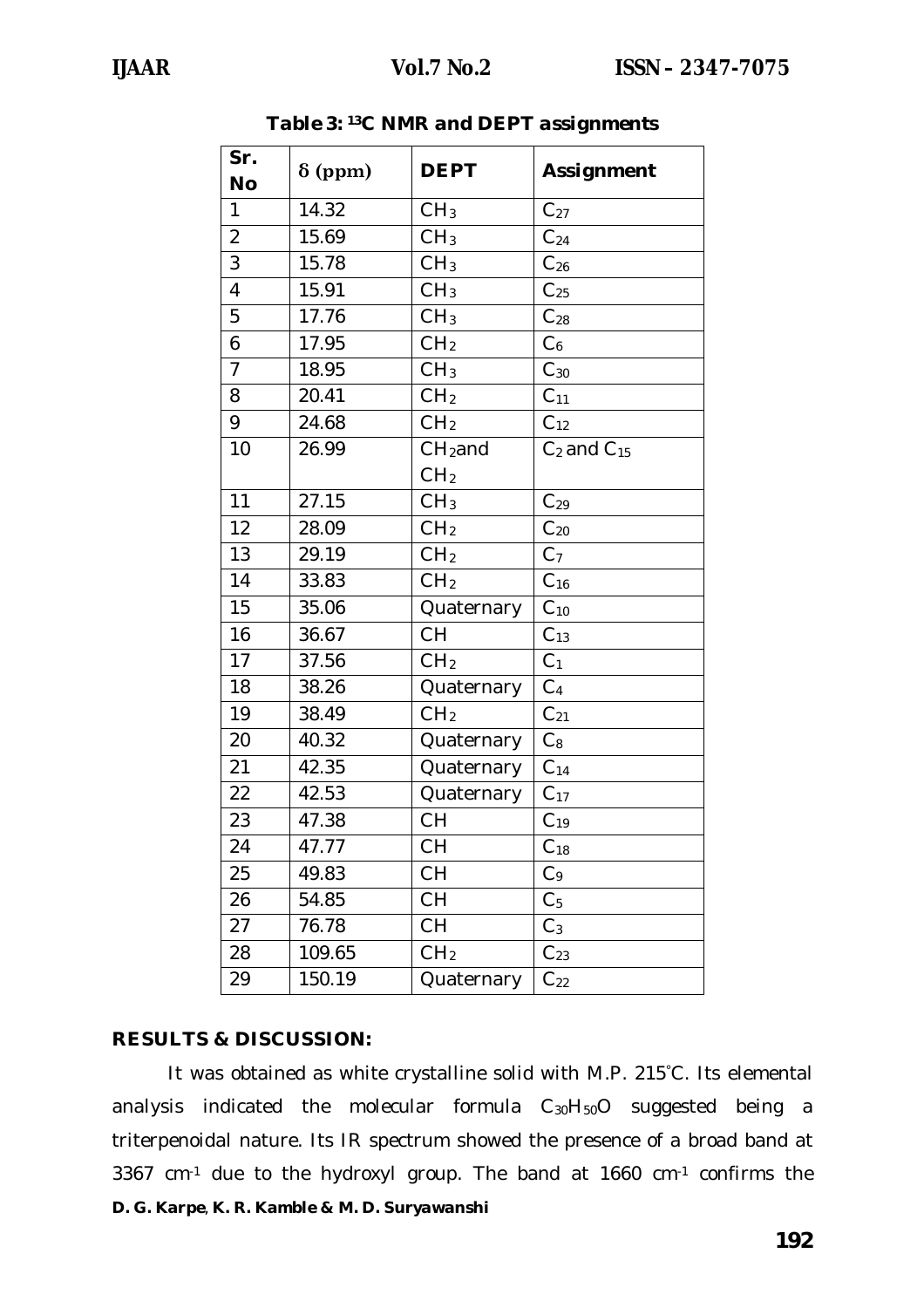presence of olefinic groups in the molecule. Sharp band at 850cm-1 indicated the presence of a terminal double bond.**1**H NMR spectrum showed triterpenoidal skeleton. It showed the presence of seven tertiary methyl groups at δ 0.66, 0.78, 0.88, 0.92, 0.99, 1.15 and 1.18. The proton on the carbon bearing hydroxyl group appeared as a multiplet at  $\delta$  2.95 – 3.0 while the olefinic protons on the terminal methylene appeared at δ4.55 and 4.69. Based on physical and spectral data generated the tentative structure of MSEA-1 assigned as Lupeol.The 13C NMR spectrum showed the presence of thirty carbons. The DEPT spectrum showed the presence of seven methyl, ten methylene, six methine and seven quaternary carbons in the molecule. The 13C NMR spectrum and DEPT spectrum supports the tentative structure assignment.The physical data and spectral data of MSEA-1 were compared with the physical and spectral data of authentic lupeol and were found to be in complete agreement. The mixed melting point with authentic lupeol was 215°C, which was identical with that of MSEA-1. The physical and spectral data was compared with literature, it was found to be identical4-6. Thus MSEA-1 was identified as Lupeol.

*ACKNOWLEDGEMENT:* Author is very much thankful to Principal, SCS College, Shrigonda for providing required laboratory facilities for doing this work. Author is also thankful to Director, Central Instrumentation Facility, SPPU Pune for characterization of the isolated compound.

### **REFERENCES:**

- 1. Caluwe D., Halamova E.K., Damme P.V.*Tamarindusindica L*: A review of traditional uses,Africa focus. *Phytochemistry and Pharmacology,*  2010;23(1):53-83.
- 2. Zanin J., The genus *Caesalpinia L*. (Caesalpinaceae): Phytochemical and pharmacological characteristics. *Molecules,* 2012; 17(7):7887-7902.
- 3. Nadkarni K.M., Indian MateriaMedica, Vol.I, Bombay Popular Prakashan.1976:1290.
- 4. Cooke T., The flora of Presidency of Bombay, Taylor and Francis, London, 1903;1:4-6.